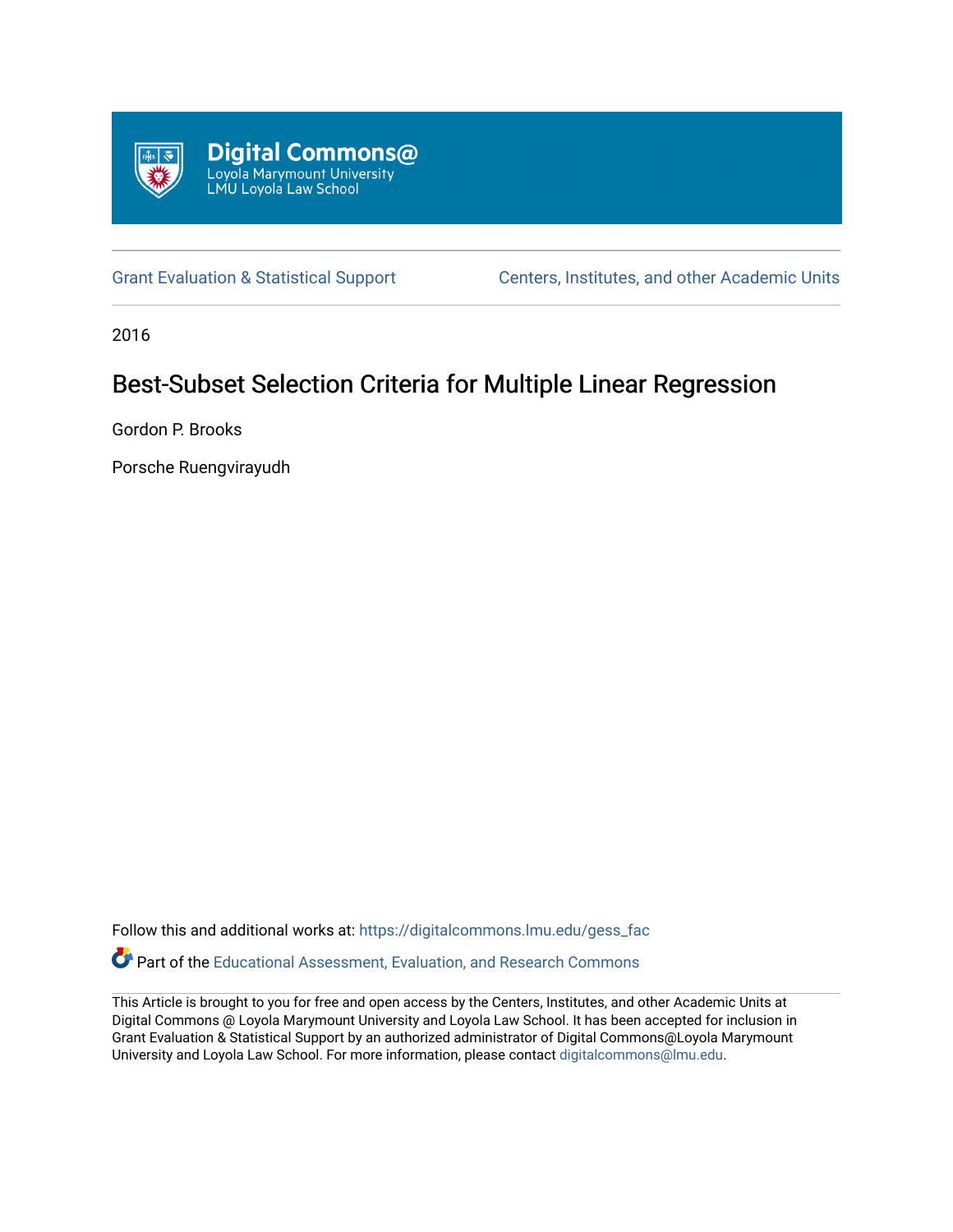## Best-Subset Selection Criteria for Multiple Linear Regression

## **Gordon P. Brooks Pornchanok Ruengvirayudh**

Ohio University

This study presents comparisons of subset selection criteria used to help determine the "best" regression model in multiple linear regression. No such criteria can replace a researcher's knowledge of theory to help choose useful models, but such criteria may help in exploratory research. Relationships among variables can be more complicated than expected and may require adjustment to theory based on empirical models. Knowing how well each subset selection method performs can be useful in such cases. Monte Carlo simulations were performed to compare a number of well-known criteria (e.g., AIC, BIC, PRESS, adjusted  $R^2$ ) to some less well-known criteria (e.g., AICc, AICu, GCV, cross-validity  $R^2$ ). We found that although none of the criteria work well to identify a single correct model across a large number of coefficient and multicollinearity patterns, AIC and adjusted  $R^2$  work reasonably well enough to recommend, in combination, to identify a model within-one of the correct model.

henever possible, researchers would prefer to allow theory to drive their decisions about what predictors constitute a "best" regression model. Sometimes, however, lack of strong theory requires researchers to allow the data to speak. In such cases in multiple linear regression, a researcher might use statistical methods to help determine which predictors are most useful and most worthy of continued future empirical consideration. A number of methods exist for this process in regression, including stepwise methods (e.g., forward, backward, stepwise), cross-validation strategies (e.g., leave-one-out, k-fold), and best-subset regression techniques. W

In most cases, some criterion is required to help determine which predictors and/or which models are best among the options provided by the data. Most commonly, fit criteria of some kind are used in multiple linear regression. Such criteria include methods to determine the maximum strength of relationship fit and methods based on minimizing error variation, most of which include penalties for models that include more predictors of little value (and sometimes combined with penalties for smaller samples).

The primary purpose of this study was to investigate how well various subset selection criteria identify the correct regression model under varying conditions. In particular, the paper compared both the absolute and relative success of several selection methods for identifying the correct model from among several predictors. However, after some early results, emergent design based on those results led us to compare how effectively the selection criteria worked to identify a model "within-one" of the correct model.

### **Theoretical Perspectives**

This study applies to standard multiple linear regression analysis, where all possible subsets of predictors are entered in order to create all possible models. In all subsets regression, researchers attempt to identify, based on some criterion, the "best" subset model of predictors. That is, researchers attempt to identify a subset model that works well, perhaps even as well or better than the full model of all available predictors. Some statistical programs have procedures available for such an analysis.

One approach to best-subset regression is to compare all possible regression models on the chosen criterion. There are  $2^k$ -1 possible models with predictors that can be created from a set of  $k$  predictors. Another approach is to compare the best subset of predictors of each possible model size. For *k* predictors, there are *k* possible "best" models, one model of each size from 1 to *k*. Researchers choose a criterion statistic to use for the model comparisons. For example, by default SPSS provides several statistics in its "Model Summary" table that might be used for such a purpose:  $R^2$ , adjusted  $R^2$ , standard error of the estimate (*SEE*), and perhaps even  $R^2$  change and *F* change statistics. With the "selection" syntax option included, SPSS also will provide the Akaike Information Criterion (AIC), the Schwarz Bayesian Criterion (BIC), the Amemiya Prediction Criterion (APC), and Mallows' Prediction Criterion  $(C_P)$ . Newer editions of SPSS (e.g., version 22) include an implementation of all subsets regression, but it is an interactive procedure without the same detailed results as its traditional regression procedure.

Whatever methods and criteria are used, researchers must always remember that our scholarly confidence in regression models must be based on cross-validation. Therefore, the techniques described in this paper are intended to represent approaches to exploratory use of regression modeling and model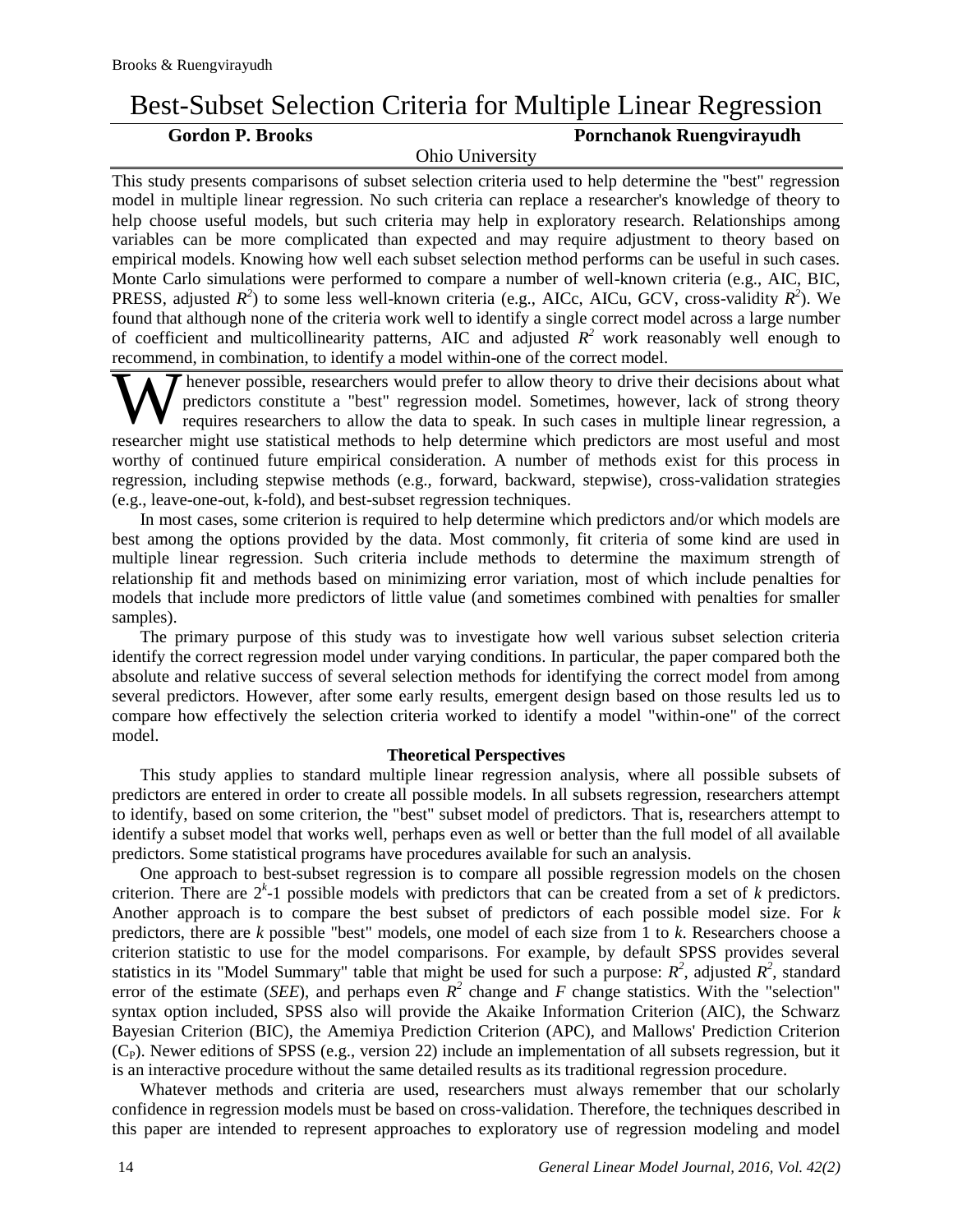building (letting the data speak). Further, researchers are reminded that, due often to correlation among predictors, there may not be a single best model. Learning this is not something to be feared, but too many want statistical analyses to provide the single correct answer. Research is about theory, not statistics. Information gained through comparison of multiple models may help uncover complicated relationships among the variables (especially predictors) under investigation – especially when theory is sparse. Subset selection methods and criteria can help us understand potential theoretical models for further study.

#### **Variable Selection Methods**

Variable selection generally refers to systematic techniques for selecting a subset of predictor variables, from among a specified set of predictors, that adequately explains or predicts the given criterion variable (Weisberg, 1985). Generally, the most important tool in selecting a subset of variables for a multiple linear regression model is careful logical analysis based on the analyst's knowledge of theory and research in the area of study (Gordon, 1968). Not all researchers see the same relationships, same order of variable importance, and same models – perhaps based on different levels of theoretical expertise, experience, and creativity. Weisberg (1985) noted, however, that often a point is reached at which it becomes necessary to use data to determine a best subset of predictors. Afifi and Clark (1990) similarly suggested that the researcher may have prior justification for some but not all of the variables studied. Further, variable selection methods are often performed when a large number of candidate variables are under consideration, with theoretical rationale, but a priori knowledge does not provide clear understanding of their relevance (Flack & Chang, 1987; Huberty, 1989). For example, Weisberg (1985) noted that a smaller set of selected variables that provide nearly the same information as the original full set of variables can help focus future research in the area and simplify analysis.

Variable selection constitutes strategies by which a subset of "better" variables is chosen from among a "larger constellation of predictors" (Thompson, 1995, p. 525). Breiman (1995) suggested that these subsets are useful for two primary reasons: variance reduction and simplicity (i.e., parsimony). More regression coefficients increase the overall variance and the prediction errors. Huberty (1989) and Thompson, like Breiman, noted that while stepwise analyses may be used to assess relative importance of the predictor variables, the more accepted reason is to select a more parsimonious set of predictor variables for a final model. Weisberg (1985) also indicated that deletion of predictors from a prediction model can improve it and reduce apparent multicollinearity. Two more common approaches have evolved by which such subsets can be obtained in regression: stepwise methods and best-subsets.

In stepwise regression procedures, linear models are developed in a sequence of steps by adding and/or deleting predictor variables. That is, a path through possible models is chosen based on an appropriate statistical criterion, identifying first a subset of one size and then adding/deleting predictors until a final model is reached based on some stopping criterion. Stepwise regression techniques differ from all-subsets regression techniques because only a limited number of models of each size are examined. All-subsets regression, on the other hand, provides analysis of certain criterion statistics computed for every possible model of every size. Best-subsets regression, which we focus on in this study, then identifies the best model at each size, from among all possible models of that size, based on that criterion.

### **Best-Subsets Regression**

Whereas in stepwise methods successive models are limited by variables already in the model from previous steps of the analysis, all-subsets regression provides analysis of certain statistical criteria (e.g., AIC, adjusted  $R^2$ , Mallow's C<sub>P</sub>) computed for every possible model of every size (Weisberg, 1985). Then, in the best-subsets approach, for each model of a given size the best-subset model of predictors is chosen based on the chosen statistical criterion. The number of total models of all sizes is  $2^k-1$  (where k is the number of predictors), while the number of best-subset models is equal to the number of predictors. For example, for five predictors there will be 31 possible regression models for all subsets, but only five bestsubset models based on some criterion such as the highest adjusted  $R^2$  or lowest AIC: one best onepredictor model, one best two-predictor model, one best three-predictor model, one best four-predictor model, and the one full, five-predictor model. Because best-subsets approaches are computer intensive, because all possible regressions must be created, it is not always feasible to use the method, especially as *k* increases.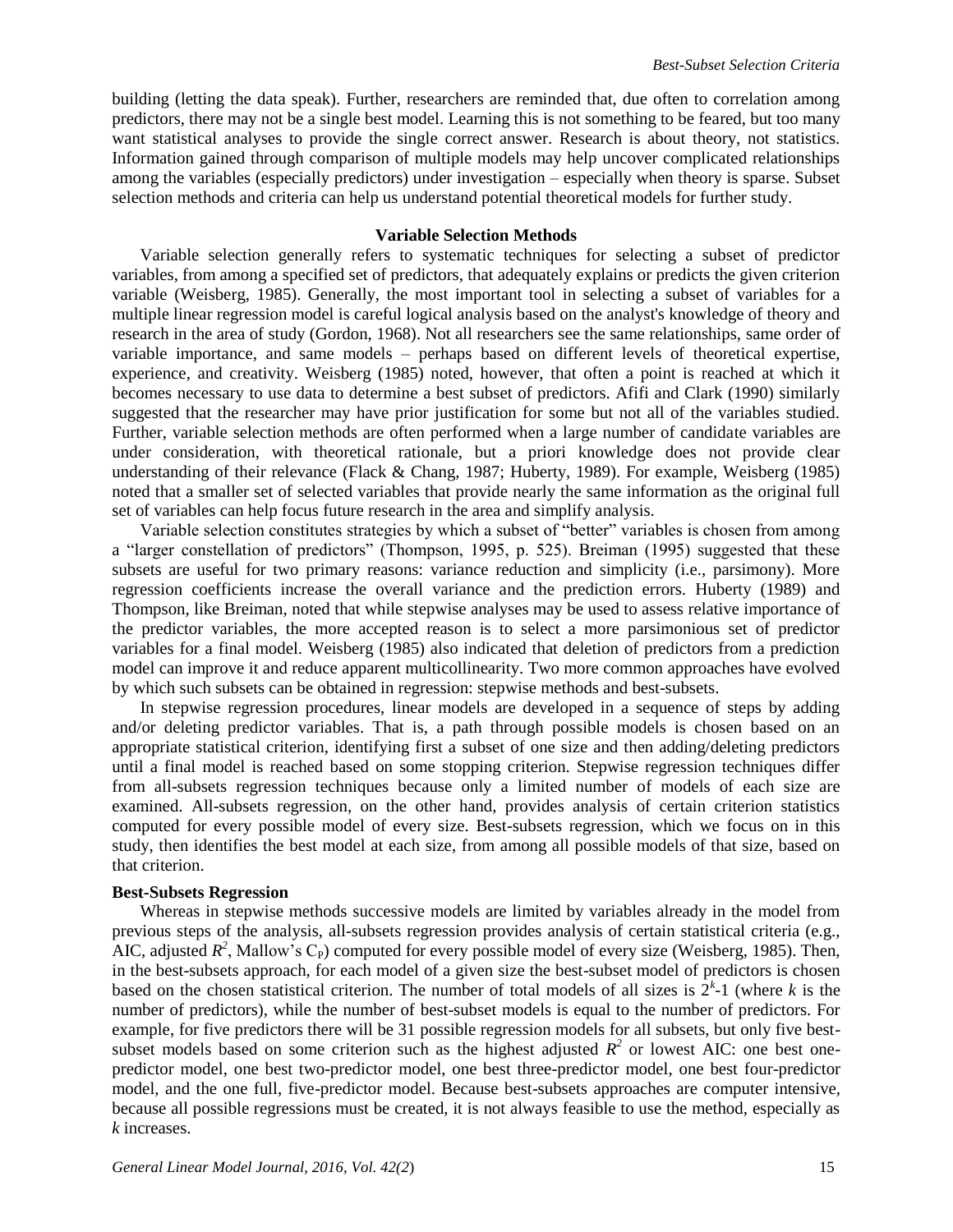#### **Concerns about Variable Selection Methods**

Most scholars express concern over the use of data-based variable selection methods generally, and stepwise methods specifically (e.g., Harrell, 2015; Keith, 2005). We will not reiterate all the arguments against these methods in this paper, but we will highlight some more common concerns. Many concerns are related to using these methods in explanatory research.

All models, whether developed through stepwise or all subset procedures, are limited due to sampling error. Further, all models are susceptible to model specification error. Variable selection methods, however, remain common techniques in multiple linear regression. The most critical objection to variable selection methods is that, even when used for prediction, they may often fail to select the optimal subset of predictors, particularly when multicollinearity is present (Fox, 1991). Variable selection methods also cannot guarantee that the best variable set for any given size will be selected (Hocking, 1976; Thompson, 1995). Indeed, it should be noted that because of relationships among the variables, different variable selection approaches cannot always be expected to produce the same subset models at each step. Further, Hocking noted that excellent models may be missed when using stepwise methods because of the restriction of adding only a single variable at each step. Thompson described this concern as "a linear series of conditional decisions not unlike the choices one makes in working through a maze. An early mistake in the sequence will corrupt the remaining choices" (p. 532). Huberty (1989) noted that multicollinearity may result in a particular combination of variables chosen for the final model in one sample, but may result in a different combination in another very similar sample. Such mistakes in the sequence and relationships among predictors are often due to sample-specific variation, which is one of the reasons stepwise results often do not generalize. Derksen and Keselman (1992) determined that sample size impacts the number of authentic variables included in the final models. All-subsets regression and best-subsets regression have become more popular as computing power has made it more practical to examine all possible models. However, Berk (1978) reported that "in the sample, the all-subsets procedure always produces that best set for each subset size. However, this need not be the case in the population" (p. 3).

#### **Potential Usefulness of Variable Selection Methods**

Some scholars have recommended processes for using variable selection methods in a reasonable manner. For example, Wilkinson (1979) indicated that cross-validation should be performed in lieu of statistical significance testing for reduced models. That is, the results of variable selection analyses must be cross-validated in a new sample and only conclusions that can be drawn from both samples should be made. Huberty (1989) also recommended that results should only be considered valid when results can be shown to replicate in another sample.

Other scholars acknowledge that variable selection methods may be useful to help develop better prediction models or to manage multicollinearity (e.g., Herzberg, 1969). Fox (1991) also noted that selection techniques seem well-suited for prediction problems, so long as reasonable data generalizability conditions are met. That is, even badly biased coefficients may produce good estimates of the criterion variables. Similarly, Roecker (1991) indicated that predictive accuracy and model parsimony are reasonable motivations for subset selection. Copas (1983) reminded us that a good prediction equation may include predictors that are not individually statistically significant and exclude others that are significant. Consequently, Copas argued that several subsets should be examined prior to any determination of the best model.

It is hard to understand why the recommendation from Copas (1983) would not also make sense for any exploratory research. That is, the best model from a theoretical perspective may include predictors that are not statistically significant after controlling the other predictors, but do contribute to a statistically significant – and more importantly, a theoretically significant – model. In particular, such results due to unusual or unexpected correlation patterns among the predictors (e.g., suppressor relationships) may be theoretically valuable for either prediction or explanation. To this end, some scholars recommend all possible regressions, so all possible models for a given set of predictors can be compared. As predictors increase, however, this becomes more difficult and the attractiveness of other best-subsets approaches increases.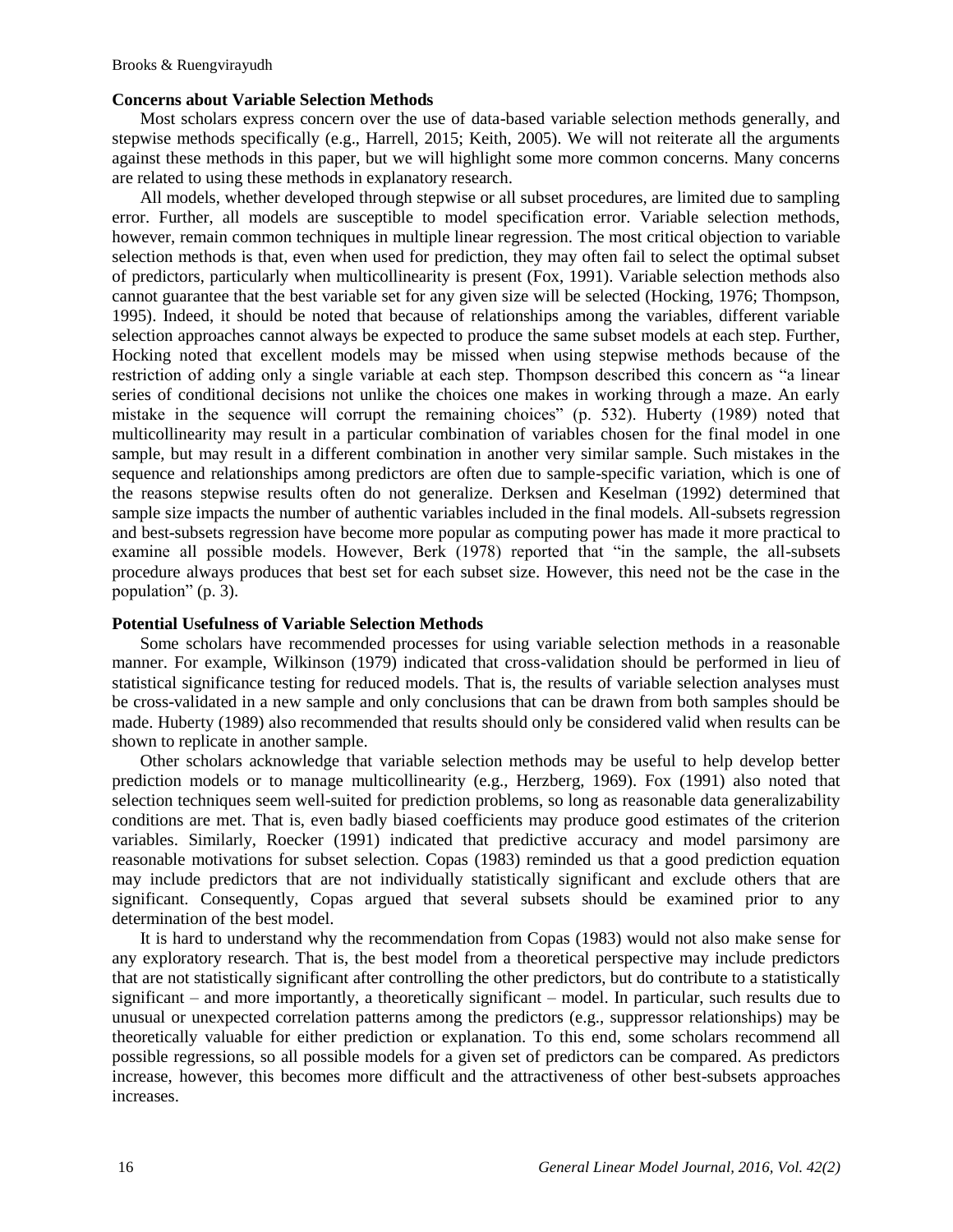Flack and Chang (1987) noted that the best set of predictors should be theory-driven: "strictly speaking, variables should not be selected solely on the basis of statistical data analysis" (p. 84). Huberty (1989) argued that large predictor pools be reduced and that theory and prior experience should provide guidance for initially screening out many of the variables during the study design process. Wilkinson (1979) suggested that subset selection analyses can be almost as effective as biased estimation techniques (e.g., ridge regression) in minimizing both prediction errors and coefficient errors when the predictors are highly correlated.

Thompson (1995) and others have suggested guidelines for safer use of stepwise analysis, which may apply also to best-subsets regression. In particular, less sampling error tends to be present in data (a) based on larger samples, (b) with fewer predictors, and (c) larger effect sizes. Thompson suggested that stepwise analyses with more orthogonal predictors may distort the analysis less and may be "somewhat less sinful" (p. 533). Cohen and Cohen (1983) suggested that for stepwise regression to be useful, the analyses should (a) be used primarily for predictive purposes and only secondarily for explanation, (b) be based on very large samples, and (c) be cross-validated. Similarly, Derksen & Keselman (1992) explained that most problems affecting results of stepwise analyses are due to multicollinearity, smaller sample sizes, and larger numbers of predictor variables in the analysis. They argued that compensating for these factors may provide more acceptable stepwise results.

#### **Model Selection Criteria**

A number of criteria have been developed over the years to help researchers choose the best, or at least better, models. These criteria are calculated for each model and compared. Some allow statistical comparison (particularly when the models are nested) but most are used without statistical significance testing. Consequently, theoretical knowledge is useful to help determine which models are most useful when criteria are very similar.

Adjusted  $R^2$  is often used to help identify the best model because, unlike  $R^2$ , it penalizes additional predictors that do not help. When adjusted  $R^2$  is used as the criterion, the model with the largest adjusted  $\hat{R}^2$  is considered the best. Standard error of the estimate (*SEE*), or root mean squared error (*MSE*), is also commonly used. Because it is based on error, when *SEE* is used, the best model has the smallest *SEE*.

A class of criteria based on *MSE* are commonly used in subset selection decisions. Most commonly, perhaps, is AIC and a number of modified or related criteria (e.g., AICc, AICu, and RIC). Each modification provides a different penalty based on the number of predictors and/or sample size. Another approach, similar in calculation but derived differently – from a Bayesian perspective – is the BIC. Another criterion is the prediction error sum of squares (PRESS) statistic, which is based on prediction for each case when it is left out of the model. The Mallows C<sub>P</sub> statistic is based on the error for each reduced model as compared to error for the full model of available predictors. The generalized cross validation (GCV) criterion is also based on model error.

Finally, this study included a number of statistics that have typically not been used for model selection purposes, but seem reasonable because a number of scholars have suggested cross-validation approaches to model selection. Several cross-validity  $R^2$  statistics will be tested for model selection: one statistic due to Stein (1960) and Darlington (1968), one due to Lord (1950) and Nicholson (1960), and one due to Browne (1975). These statistics attempt to estimate the ability of a model to predict in another sample from the same population.  $R^2$ <sub>PRESS</sub> is also often used for this purpose.

#### **Purpose of the Study**

We agree that variable selection methods used for explanatory purposes may be problematic for reasons addressed above. We argue, however, that using variable selection methods thoughtfully for exploratory model building and model comparison can be an efficient and useful methodology. Allsubsets and best-subsets regressions allow researchers to compare multiple models.

Monte Carlo research has shown that neither stepwise selection nor all possible regressions may find the correct subset of predictors, depending on the level of multicollinearity in the data (e.g., Olejnik, Mills, & Keselman, 2000). But even if we cannot be sure which models are correct, the illumination provided by the various models may provide useful information about these complicated relationships among predictors and, indeed, all variables being studied.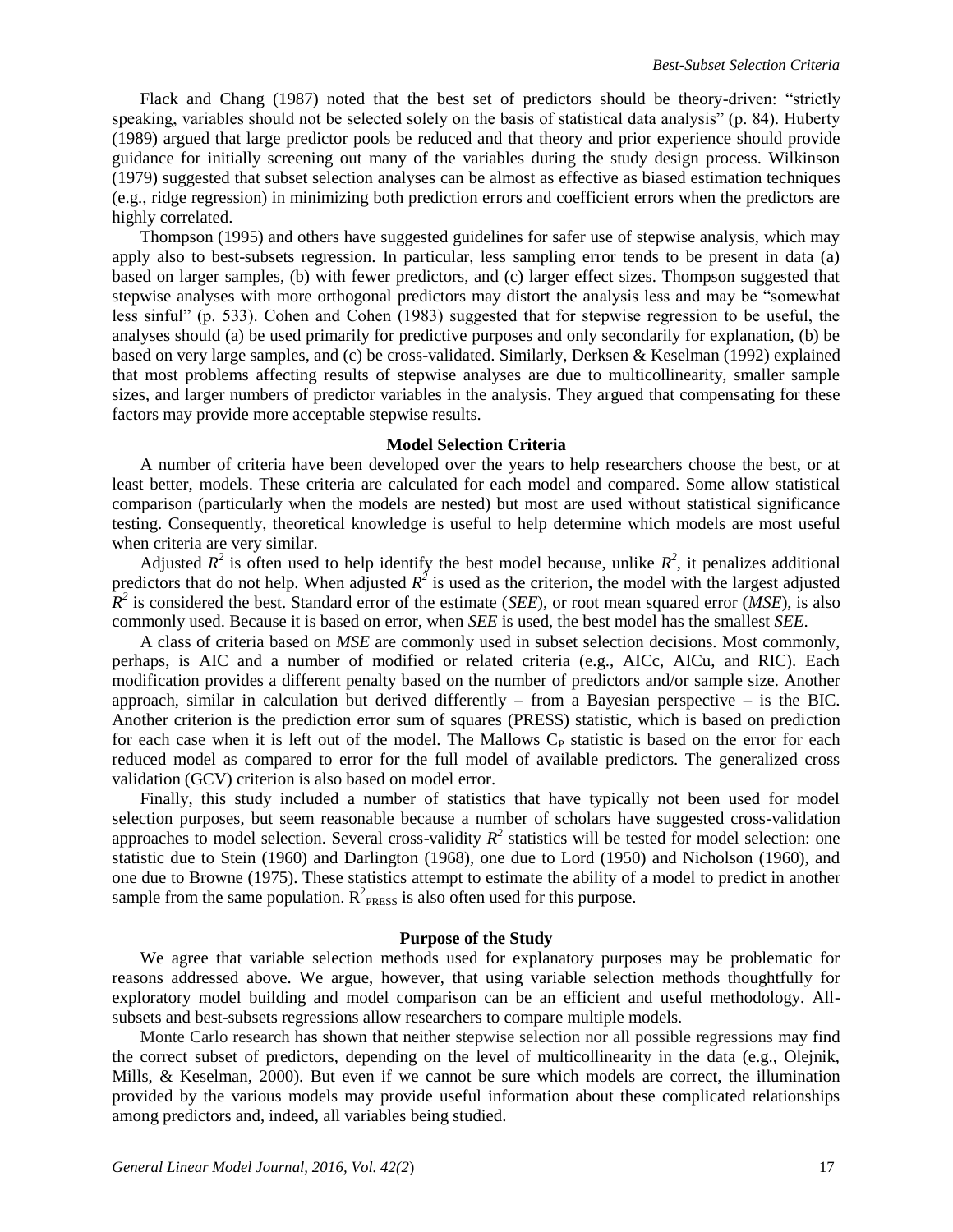#### **Methods and Data Source**

We used Monte Carlo simulation methods to investigate the research problem. A computer program was written in the statistical programming language, R, and used the *leaps* package for all-subsets regression analyses. The core of the program was tested and the output was verified in multiple ways. For example, single datasets were examined to verify that the accuracy of results as compared to hand calculations and to results from other programs and procedures. Also, we examined small numbers of replications (e.g., 10 and 100) to verify that the cumulative results across samples were being stored correctly by the program. For both single sample and small replication results, all variables were examined to ensure correct or reasonable results were obtained. Sensitivity testing was performed to ensure that the program and function logic worked correctly for all conditions that were varied. Stress testing was also performed to verify that strange values did not cause unexpected problems (e.g., division by zero). For example, correlation matrices used to generate data were verified to be legitimate (e.g., positive definite). Data generation techniques were verified to ensure they produced reasonable samples for the population values set.

Multivariate normal data were generated for 10,000 samples for each condition described below. In particular, five predictor variables ( $\vec{k}$ ) were used, with varying levels of explained variation ( $R^2$ ), varying multicollinearity (i.e., none and moderate, based on variance inflation factor, or VIF), and three sample sizes (i.e.,  $n = 50$ ,  $n = 250$ ,  $n = 500$ ) loosely based on examination of cross-validation methods such as Park and Dudycha (1974) and Brooks and Barcikowski (2012). For each sample, the best subsets for five predictors were obtained using the exhaustive (all possible) regressions approach.

For data generation, we varied the correlation coefficients between the predictors and the dependent variable (the correlation pattern) from .0 to .8 with a .2 increment to cover a wide range of possible predictor correlation values with the outcome. For example, the first model created this way had 0, 0, 0, 0, and .2 as correlation between predictors and the outcome, while the last model had correlations of 0, .2, .2, .4, and .8. Some models had only one non-zero correlation (e.g., the first model), while some (e.g., .2, .4, .4, .4, and .6) had five non-zero correlations. This resulted in 47 total correlation matrices for each multicollinearity condition. Of course, certain patterns of these correlation coefficients were not possible (e.g., uncorrelated predictors with correlations with the outcome of 0, .2, .4, .6, and .8 would result in  $R^2 > 1.0$  and would not be legitimate). We used a maximum  $R^2$  of .90 with no multicollinearity as our ceiling (e.g., uncorrelated predictors with 0, .2, .4, .6, and .6 correlations with the outcome would result in  $R^2 = .92$  and therefore that pattern was not included). We also included four patterns having just a .1 increment, from  $(0, 0, 0, 0, 1, 0.2)$  to  $(0.1, 0.2, 0.3, 0.4, 0.5)$ , to explore a set of smaller predictor correlations with the dependent variable and very small overall  $R^2$  values with multiple predictors.

We varied the patterns of correlations among predictors from no multicollinearity (i.e., all correlations among predictors equal 0, called M0 here) to moderate multicollinearity (based on VIF). The M1 multicollinearity pattern represented a situation where all predictors are correlated at  $r = .2$  (where all VIF = 1.1 for each predictor) and M2 represented all predictors correlated at  $r = .4$  (where all VIF = 1.4). Table 1 shows the multicollinearity patterns for M3 and M4, which were not consistent across all predictors like M1 and M2. It should be noted that as multicollinearity increased, it became increasingly difficult to identify correlation matrices that were positive definite for all 51 sets of predictor-outcome correlation patterns (e.g., we were not able to set all predictor correlations at  $r = .6$ ). Several higher multicollinearity conditions were attempted until two could be identified that successfully produced positive definite matrices in combination with all 51 predictor-outcome correlation patterns. This resulted in only two particular patterns of higher multicollinearity used in the study. Further, it is important to note that the levels of multicollinearity represented by these matrices would be considered relatively mild (e.g., no VIF higher than 5.0). The combination of correlation patterns and multicollinearity produced population  $\mathbb{R}^2$  values of .04 to .96 across all conditions (some  $\mathbb{R}^2$  values increased above our original criterion of .90 as multicollinearity increased).

For each sample, selection criteria were used to identify the "best" model from among the five possible best-subset models (e.g., the model with the minimum AIC or the maximum adjusted  $R^2$ ). We recorded whether each criterion identified the correct model. More specifically, we determined whether the criterion chose the model of the correct size (that is, the number of predictors in the model). Selection criteria statistics were calculated by the authors and verified where possible using built-in R functions.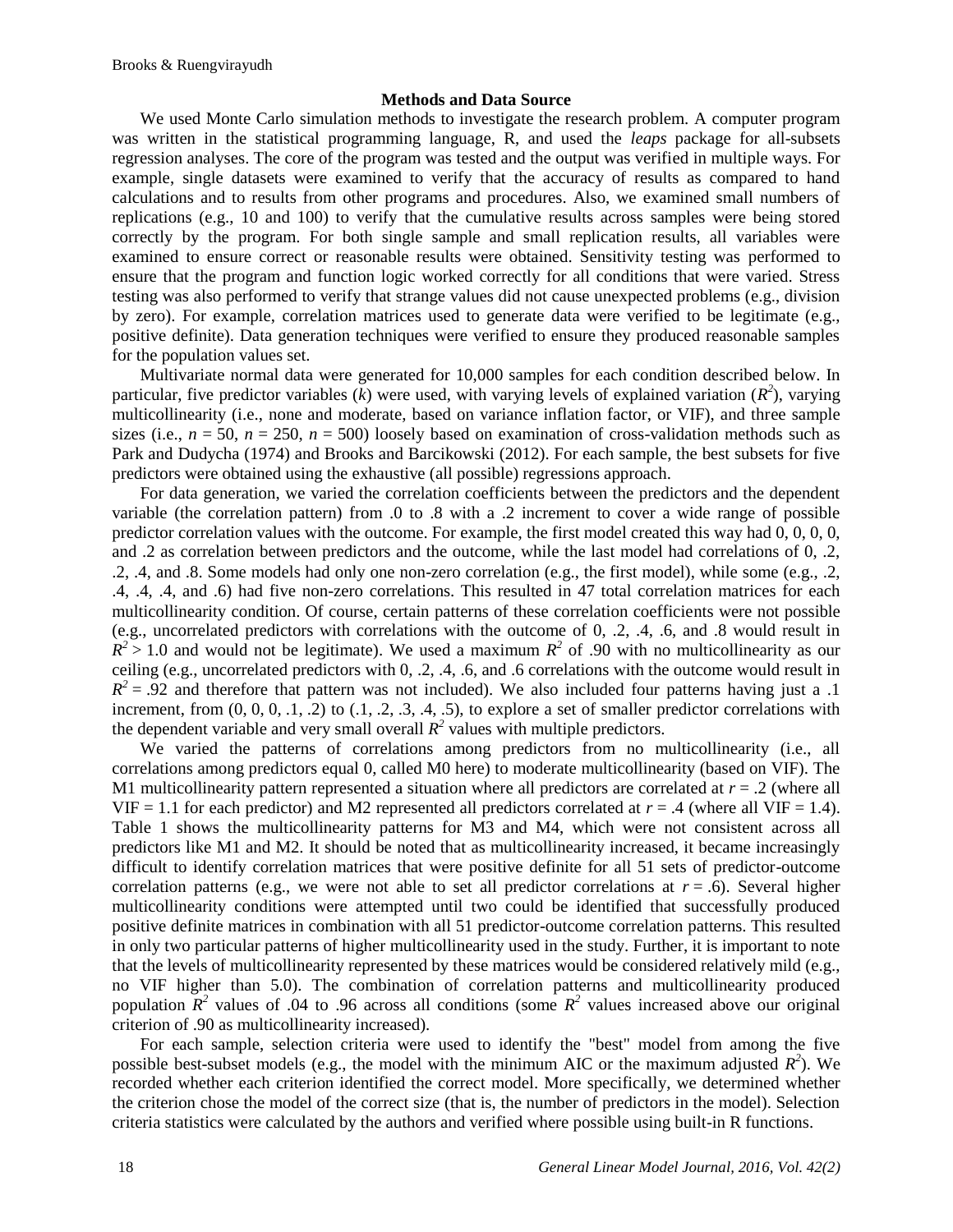| Multicollinearity                                                            |                |                  |            | Correlations among Predictors |            |           |            |
|------------------------------------------------------------------------------|----------------|------------------|------------|-------------------------------|------------|-----------|------------|
| Condition                                                                    | Predictors     | X1               | X2         | X3                            | X4         | X5        | <b>VIF</b> |
| M <sub>3</sub>                                                               | Y              | $\overline{0}$   | $\cdot$ .2 | $\cdot$ .2                    | $\cdot$    | .6        |            |
|                                                                              | X1             |                  | .8         | .6                            | .4         | .2        | 3.0        |
|                                                                              | X2             |                  |            | .6                            | .4         | .2        | 3.0        |
|                                                                              | X3             |                  |            |                               | $\cdot$ 4  | .2        | 1.7        |
|                                                                              | X4             |                  |            |                               |            | .2        | 1.3        |
|                                                                              | X <sub>5</sub> |                  |            |                               |            |           | 1.1        |
| M4                                                                           | Y              | $\boldsymbol{0}$ | $\theta$   | $\cdot$                       | $\cdot$ .2 | $\cdot$ 3 |            |
|                                                                              | X1             |                  | .8         | .8                            | .4         | .2        | 3.5        |
|                                                                              | X2             |                  |            | $.8\,$                        | .4         | .2        | 3.5        |
|                                                                              | X3             |                  |            |                               | .6         | .2        | 4.6        |
|                                                                              | X4             |                  |            |                               |            | .2        | 1.6        |
|                                                                              | X <sub>5</sub> |                  |            |                               |            |           | 1.1        |
| Note Correlations with the outcome V are examples of the 51 petterns we used |                |                  |            |                               |            |           |            |

**Table 1**. Multicollinearity Conditions and Associated Variance Inflation Factors (VIF) Values for the M3 and M4 Correlation Matrices Used in Simulated Samples

Note. Correlations with the outcome Y are examples of the 51 patterns we used.

We made a practical decision in order to determine which model was correct. There are at least three competing definitions for the "true" or "correct" population model. First, we could have chosen to consider the correct model to be the one that includes only the predictors which have non-zero correlations with the dependent variable. This rule, however, would neglect the fact that, due to multicollinearity, partial population regression coefficients may be non-zero even if they have zero correlation with the outcome (or vice versa). Second, we could have chosen to consider the correct model to be the one that includes only predictors with non-zero population regression coefficients. This rule, however, would almost exclusively have resulted in the full model being considered the correct model in our simulated conditions when there was multicollinearity. Therefore, we chose a practical solution and rounded population coefficients to the nearest tenth. Rates of success were calculated for each selection criterion method using this rule.

#### **Phase 1 Results**

We began by investigating which selection criterion most effectively identified the correct model. However, we saw that, as other researchers have, none performed all that well. They all performed most successfully with no multicollinearity. We learned that some criteria work better for some conditions and some work better for others.

More specifically, we calculated how frequently each selection criterion identified the correct model out of the 10,000 samples for each of the 765 conditions (i.e., 3 sample sizes, 5 multicollinearity conditions, and 51 regression coefficient patterns). We determined that BIC was most frequently correct across more of the conditions. That is, BIC identified the correct model in at least 80% of the samples (i.e., 8000 of the 10,000 samples) in each condition for 271 conditions (35.4% of 765 total conditions). AICu was correct at least 80% of the time for 235 conditions, AIC for 197, and adjusted  $R^2$  for 186 conditions. BIC was correct in 90% of the samples for 203 conditions. Disappointed in the low accuracy rate, we decided to alter our investigation to study how frequently the selection criteria identified a model within one predictor (in size) of the correct model (described in Phase 2 results). That is, if the correct model had three predictors, we would consider a criterion as being correct "within one" if it identified the two-predictor model or the four-predictor model.

We also determined that a number of selection criteria we tested were highly correlated. That is, when examined across the 51 conditions for each condition, we discovered that methods were correlated in how frequently they identified the correct model. Table 2 shows the minimum correlations among the selection criteria across the 51 regression coefficient patterns for the 15 sample size and multicollinearity conditions. For example, out of 15 correlation matrices calculated in this way, AIC and AICc are always correlated at or above  $r = .96$  (i.e., for all conditions, AIC and AICc are very highly correlated).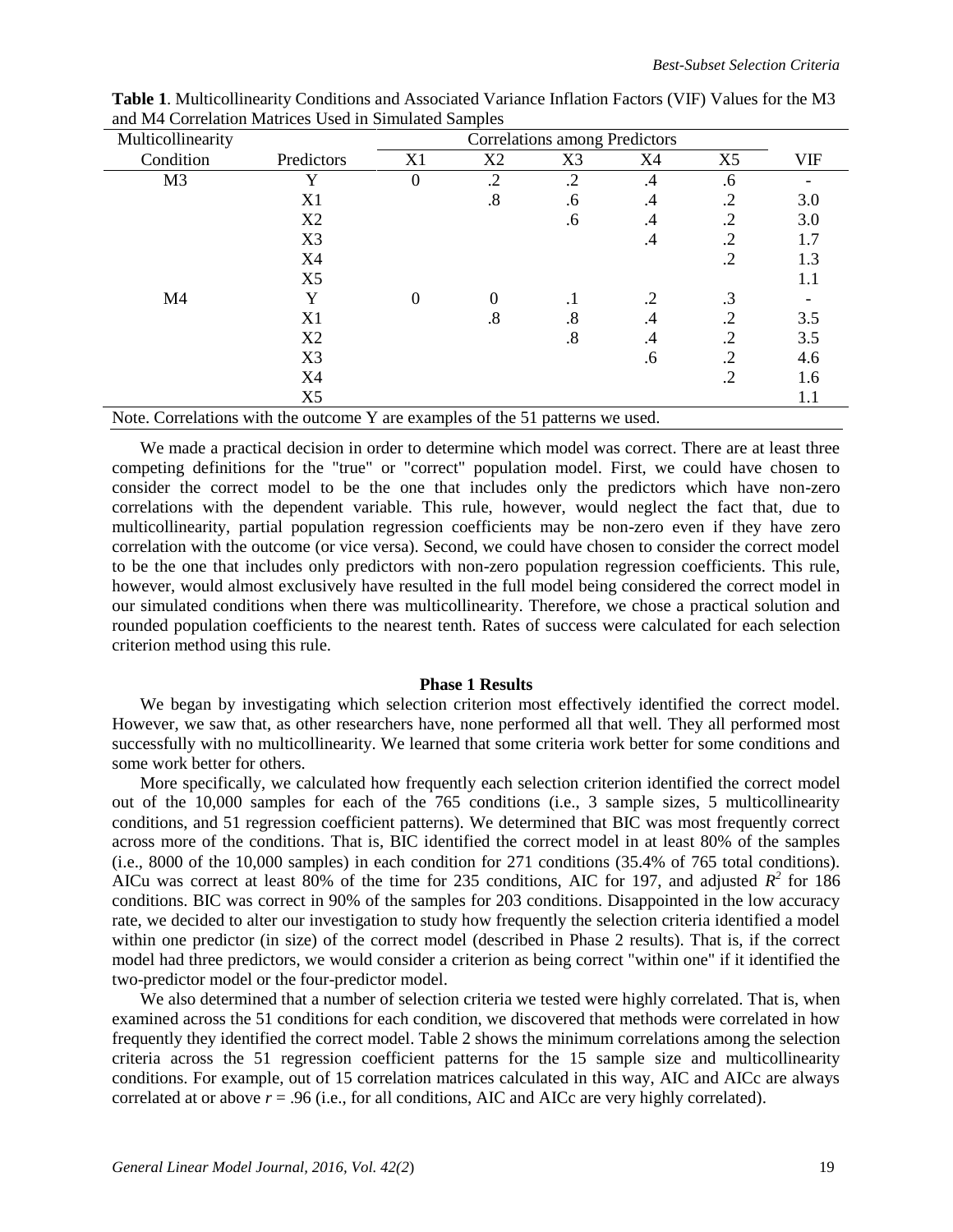The following criteria are represented in the table:

| BIC                | $=$ | Schwarz Bayesian Information Criterion (Schwarz, 1978)                |
|--------------------|-----|-----------------------------------------------------------------------|
| <b>CAIC</b>        | $=$ | Conditional AIC (Bozdogan, 1987)                                      |
| AICu               | $=$ | Unbiased AIC (McQuarrie, Shumway, & Tsai, 1997)                       |
| AICc               | $=$ | Corrected AIC (Hurvich & Tsai, 1991)                                  |
| <b>AIC</b>         | $=$ | <b>Akaike Information Criterion</b>                                   |
| MinCP              | $=$ | Minimum Mallow's $C_P$ (Mallows, 2000)                                |
| CP                 | $=$ | Mallow's $C_P$ (Mallows, 2000)                                        |
| Rc2SD              | $=$ | Stein-Darlington Cross-Validity $R^2$ (Darlington, 1968; Stein, 1960) |
| Rc2LN              | $=$ | Lord-Nicholson Cross-Validity $R^2$ (Lord, 1950; Nicholson, 1960)     |
| Rc2B               | $=$ | Browne Cross-Validity $R^2$ (Browne, 1975)                            |
| <b>PRESS</b>       | $=$ | Prediction Error Sum of Squares                                       |
| <b>RIC</b>         | $=$ | Risk Inflation Criterion Corrected (Leng, 2013)                       |
| <b>GCV</b>         | $=$ | Generalized Cross-Validation (Takezawa, 2014)                         |
| Amemiya            | $=$ | Amemiya Prediction Criterion (Amemiya, 1980)                          |
| Ra2                | $=$ | Adjusted $R^2$ (Ezekiel, 1930; Wherry, 1931)                          |
| <b>SEE</b>         | $=$ | Standard Error of the Estimate                                        |
| Ra <sub>2</sub> OP | $=$ | Olkin-Pratt Adjusted $R^2$ (Olkin & Pratt, 1958)                      |

Based on these correlations, we decided to reduce the number of selection criteria in the study to the following five: BIC, AICu, AICc, AIC, and adjusted  $R^2$  (and indeed, because the results for AICc were not so different from AICu and AIC, we focused later on just the other four criteria).

The final result of note from Phase 1 was the determination that methods were often correct for different conditions. For example, of the 271 conditions where BIC was correct at least 80% of the time, adjusted  $R^2$  was correct 80% of the time for only 108 of them and AIC was correct for only 142. For example, there were 78 conditions where adjusted  $R^2$  was correct 80% of the time but BIC was not. In succeeding phases, we attempted to identify rules that researchers might be able to use to maximize the correct choice of criterion. For example, if a researcher can identify when to use BIC and when to use adjusted  $R^2$ , then we can increase the correct choice from 271 conditions to 349 conditions.

|                    | BIC. |      | CAIC AICu AICc |      |      | AIC MinCp | $C_{D}$ |      |      |      | Re2SD Re2LN Re2B PRESS RIC |      | <b>GCV</b> | Amemiya | Ra2  |      | SEE Ra2OP |
|--------------------|------|------|----------------|------|------|-----------|---------|------|------|------|----------------------------|------|------------|---------|------|------|-----------|
| <b>BIC</b>         | 1.00 | 0.98 | 0.55           | 0.30 | 0.29 | 0.29      | 0.29    | 0.29 | 0.29 | 0.30 | 0.29                       | 0.29 | 0.29       | 0.29    | 0.10 | 0.10 | 0.10      |
| <b>CAIC</b>        | 0.98 | 1.00 | 0.48           | 0.23 | 0.22 | 0.22      | 0.22    | 0.22 | 0.22 | 0.23 | 0.22                       | 0.22 | 0.22       | 0.22    | 0.02 | 0.02 | 0.02      |
| AICu               | 0.55 | 0.48 | 1.00           | 0.85 | 0.83 | 0.83      | 0.83    | 0.83 | 0.83 | 0.84 | 0.84                       | 0.83 | 0.83       | 0.83    | 0.31 | 0.31 | 0.31      |
| AICc               | 0.30 | 0.23 | 0.85           | 1.00 | 0.96 | 0.98      | 0.98    | 0.98 | 0.96 | 0.96 | 0.97                       | 0.98 | 0.98       | 0.96    | 0.53 | 0.53 | 0.52      |
| AIC                | 0.29 | 0.22 | 0.83           | 0.96 | 1.00 | 1.00      | 1.00    | 0.99 | 1.00 | 0.99 | 0.99                       | 1.00 | 1.00       | 1.00    | 0.74 | 0.74 | 0.74      |
| MinCp              | 0.29 | 0.22 | 0.83           | 0.98 | 1.00 | 1.00      | 1.00    | 1.00 | 1.00 | 0.99 | 1.00                       | 1.00 | 1.00       | 1.00    | 0.67 | 0.67 | 0.67      |
| Cp                 | 0.29 | 0.22 | 0.83           | 0.98 | 1.00 | 1.00      | 1.00    | 1.00 | 1.00 | 0.99 | 1.00                       | 1.00 | 1.00       | 1.00    | 0.67 | 0.67 | 0.67      |
| Rc2SD              | 0.29 | 0.22 | 0.83           | 0.98 | 0.99 | 1.00      | 1.00    | 1.00 | 1.00 | 0.99 | 1.00                       | 1.00 | 1.00       | 1.00    | 0.67 | 0.67 | 0.67      |
| Rc2LN              | 0.29 | 0.22 | 0.83           | 0.96 | 1.00 | 1.00      | 1.00    | 1.00 | 1.00 | 0.99 | 1.00                       | 1.00 | 1.00       | 1.00    | 0.74 | 0.74 | 0.74      |
| Rc2B               | 0.30 | 0.23 | 0.84           | 0.96 | 0.99 | 0.99      | 0.99    | 0.99 | 0.99 | 1.00 | 1.00                       | 0.99 | 0.99       | 0.99    | 0.71 | 0.71 | 0.71      |
| <b>PRESS</b>       | 0.29 | 0.22 | 0.84           | 0.97 | 0.99 | 1.00      | 1.00    | 1.00 | 1.00 | 1.00 | 1.00                       | 1.00 | 1.00       | 1.00    | 0.70 | 0.70 | 0.70      |
| <b>RIC</b>         | 0.29 | 0.22 | 0.83           | 0.98 | 1.00 | 1.00      | 1.00    | 1.00 | 1.00 | 0.99 | 1.00                       | 1.00 | 1.00       | 1.00    | 0.67 | 0.67 | 0.67      |
| <b>GCV</b>         | 0.29 | 0.22 | 0.83           | 0.98 | 1.00 | 1.00      | 1.00    | 1.00 | 1.00 | 0.99 | 1.00                       | 1.00 | 1.00       | 1.00    | 0.68 | 0.68 | 0.68      |
| Amemiya            | 0.29 | 0.22 | 0.83           | 0.96 | 1.00 | 1.00      | 1.00    | 1.00 | 1.00 | 0.99 | 1.00                       | 1.00 | 1.00       | 1.00    | 0.74 | 0.74 | 0.74      |
| Ra2                | 0.10 | 0.02 | 0.31           | 0.53 | 0.74 | 0.67      | 0.67    | 0.67 | 0.74 | 0.71 | 0.70                       | 0.67 | 0.68       | 0.74    | 1.00 | 1.00 | 1.00      |
| <b>SEE</b>         | 0.10 | 0.02 | 0.31           | 0.53 | 0.74 | 0.67      | 0.67    | 0.67 | 0.74 | 0.71 | 0.70                       | 0.67 | 0.68       | 0.74    | 1.00 | 1.00 | 1.00      |
| Ra <sub>2</sub> OP | 0.10 | 0.02 | 0.31           | 0.52 | 0.74 | 0.67      | 0.67    | 0.67 | 0.74 | 0.71 | 0.70                       | 0.67 | 0.68       | 0.74    | 1.00 | 1.00 | 1.00      |

**Table 2.** Minimum Correlations among Correct Identifications of Selection Criteria across 15 Cells for N and Multicollinearity (Correlations above .95 are Highlighted)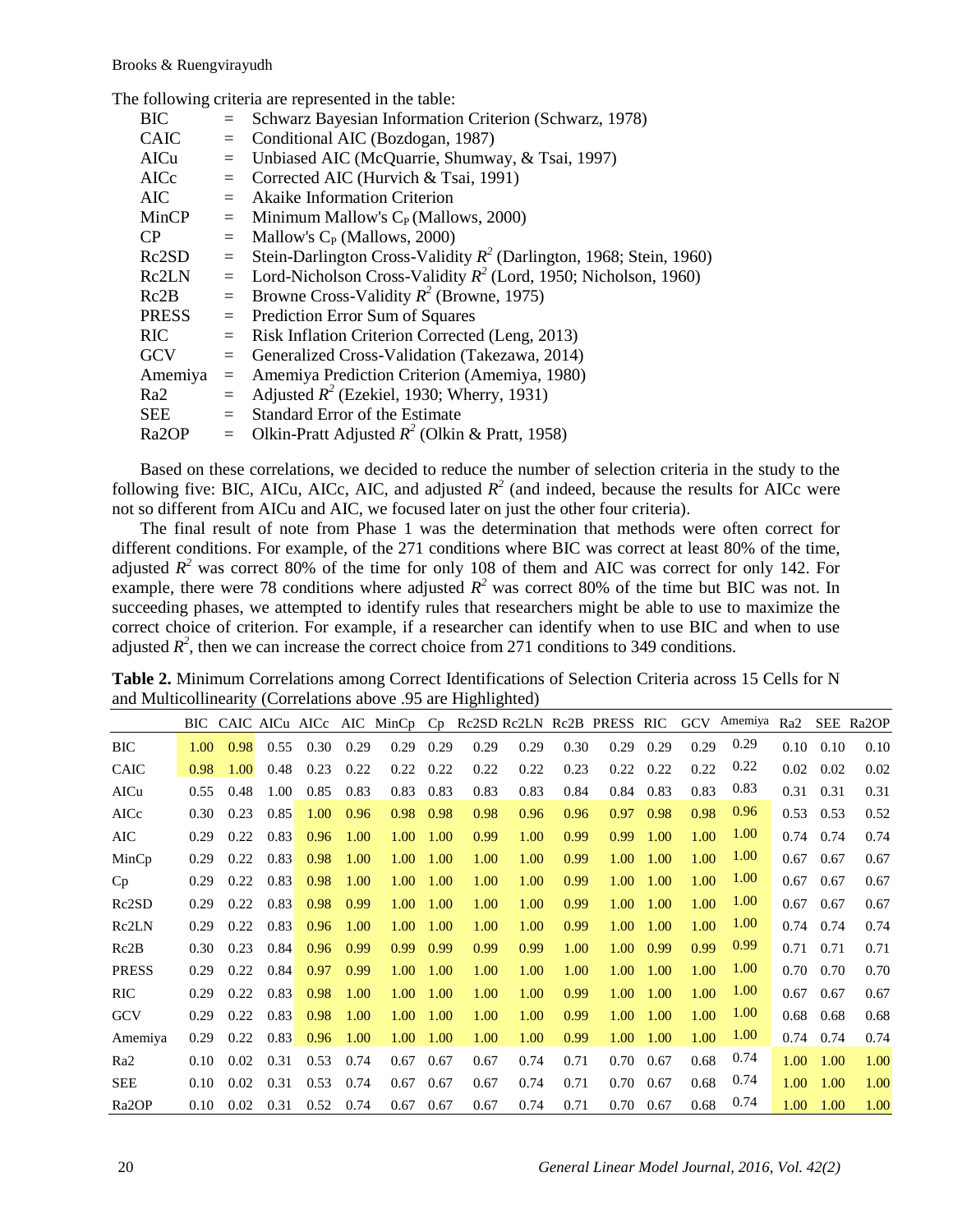#### **Phase 2 Results**

Because we were trying many different combination and multi-step rules in Phase 2, we changed to 1,000 replications per condition. We ran many Monte Carlo attempts to try to identify rules and needed to be able to process results more quickly than 10,000 iterations would allow. However, we increased the sample sizes to include an  $n = 100$  condition, which increased our total number of conditions to 1,020 (4) sample sizes by 5 multicollinearity by 51 correlation-coefficient patterns). Finally, while we continued to verify the "actual correct" results from Phase 1, in Phase 2 we focused on the "within-one" correctness (for both correctness percentages and correlations among criteria).

We chose to investigate within-one for a theoretical reason as well. Knowing that, like us, previous researchers have generally found that subset selection criteria do not find the correct model at high rates of accuracy, we decided to use the within-one rule to get a sense of how frequently the methods were close to the correct model (in terms of number of predictors). That is, we believe, as did a number of scholars cited above, that researchers must bring theoretical knowledge to bear on subset selection methods in multiple regression. Knowing that a selection criterion can provide accuracy within-one can help a researcher identify the most promising candidate models from a statistical perspective (based on their data). This may help maximize their ability to determine a best model based on the other knowledge they bring to the problem.

We present Table 3 as an example of the kind of results we examined. Several examples of interesting outcomes from the  $n = 250$  and M1 condition are highlighted. For example, the row identified as Condition 19 shows that all selection criterion identified models within-one of the correct model size in 100% of the samples. Condition 25 shows that none of the selection criterion were correct within-one at least 80% of the time (indeed, the maximum was 37.8% percent). In Conditions 21 and 23, adjusted  $R^2$  is correct more frequently than any of the other three criteria shown here (i.e., BIC, AICu, and AIC). In the MAX column, the .727 reflects that adjusted  $R^2$  is the maximum value for Condition 21 (which was not above the 80% correctness rule) and .938 for Condition 23 (in Condition 23, however, AIC is also above the 80% rule). Finally, Condition 29 shows a condition where BIC, AICu, and AIC are all above the 80% correctness rule, but adjusted  $R^2$  only identified the within-one correct model 67% of the time.

Condition 17 (not highlighted) shows two regression coefficients (both 0.03) that would be considered 0.0 when rounded to the nearest tenth; therefore, the correct model in Condition 17 is considered a three-predictor model. Note that the original correlations are in the far right columns, but because of the multicollinearity, the population coefficients have changed (with no multicollinearity, the population coefficients would be the same as the correlations with the outcome). Table 3 also shows some of the combination rules we tried. For example, we examined how many times the three more common criteria (BIC, AIC, and adjusted  $R^2$ ) agreed. That is, Table 3 shows columns for when adjusted  $R^2$ , BIC, and AIC, all correctly agreed in the samples  $(R=S=A)$ , meaning that the maximum adjusted  $R^2$ , the minimum BIC, and the minimum AIC all pointed to the same model and this model was a correct withinone model (the three may also point to the same model, but it may not be a correct within-one model). We recorded how frequently this agreed-upon model was within-one of the correct model size. We also recorded when adjusted  $R^2$  and AIC agreed (R=A), when BIC and AIC agreed (S=A), and when adjusted  $R^2$  and BIC agreed (but R=S is not shown in the example).

Further, Table 3 shows an example of one of the many two-step rules we tried. Because the selection criteria did not frequently agree to identify the correct model within-one (when paired as described above), we tried two-step rules that would follow disagreement with another choice of selection criterion. For example, in Table 3, sample results are shown for the rule that first tested whether BIC and AIC agreed and then, if they did not agree, would use adjusted  $R^2$  to identify the model. This rule is abbreviated as  $(S=A|R)$ . We had hoped that such rules would take advantage of the agreement of the criteria in the conditions in which they performed well, but then revert to another criterion (here, adjusted  $R<sup>2</sup>$ ) for the conditions where it performed better. Sadly, the rules continued to agree even in conditions where they performed poorly and did not revert to the second option enough to improve the results. For example, in Condition 24 (not highlighted), BIC reached the 80% rule in 13.8% of the samples, and AIC reached it in 66.1% of the samples. Adjusted  $R^2$ , however, reached it in 84.8% of the samples, meeting our 80% correctness rule. The difficulty is trying to find a rule that will tell a researcher to use adjusted  $R^2$ for that condition, in order to maximize correctness. We had hoped the two-step rule would allow a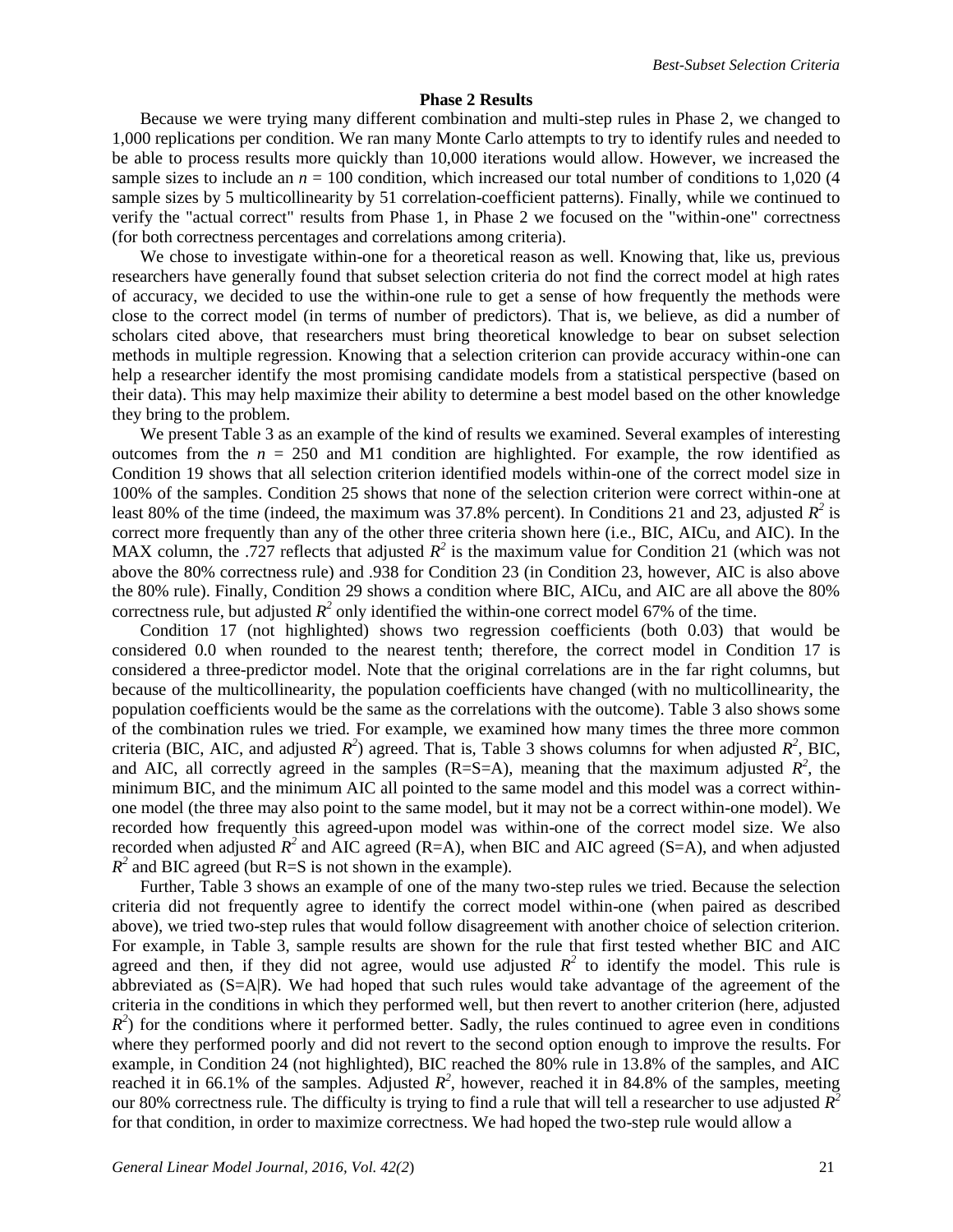**Table 3**. Sample Results from the Monte Carlo Simulations

| Cond | <b>RSQ</b> | b1      | b2      | b3      | b4      | b5   | MAX   | BIC         | AICu  | AIC         | Ra <sub>2</sub> | $R = S = A$ $R = A$ |       |       | $S=A$ $S=AR$ ryl |     | rv2 | ry3     | ry4 | ry5 |
|------|------------|---------|---------|---------|---------|------|-------|-------------|-------|-------------|-----------------|---------------------|-------|-------|------------------|-----|-----|---------|-----|-----|
| 15   | 0.40       | $-0.17$ | $-0.17$ | 0.33    | 0.33    | 0.33 | 1.000 | 0.977       | 0.997 | 1.000       | 1.000           | 0.674               | 0.964 | 0.707 | 1.000            | 0.0 | 0.0 | 0.4     | 0.4 | 0.4 |
| 16   | 0.38       | $-0.19$ | 0.06    | 0.31    | 0.31    | 0.31 |       | 0.996 0.884 | 0.970 | 0.987       | 0.996           | 0.517               | 0.823 | 0.664 | 0.987            | 0.0 | 0.2 | 0.4     | 0.4 | 0.4 |
| 17   | 0.34       | 0.03    | 0.03    | 0.28    | 0.28    | 0.28 | 1.000 | 1.000       | 0.990 | 0.960       | 0.875           | 0.433               | 0.679 | 0.659 | 0.907            | 0.2 | 0.2 | 0.4     | 0.4 | 0.4 |
| 18   | 0.44       | $-0.22$ | 0.28    | 0.28    | 0.28    | 0.28 | 1.000 | 0.998       | 1.000 | 1.000       | 1.000           | 0.981               | 0.999 | 0.982 | 1.000            | 0.0 | 0.4 | 0.4     | 0.4 | 0.4 |
| 19   | 0.40       | 0.00    | 0.25    | 0.25    | 0.25    | 0.25 | 1.000 | 1.000       | 1.000 | 1.000       | 1.000           | 0.692               | 0.859 | 0.828 | 1.000            | 0.2 | 0.4 | 0.4     | 0.4 | 0.4 |
| 20   | 0.44       | 0.22    | 0.22    | 0.22    | 0.22    | 0.22 | 1.000 | 0.999       | 1.000 | 1.000       | 1.000           | 0.900               | 0.989 | 0.911 | 1.000            | 0.4 | 0.4 | 0.4     | 0.4 | 0.4 |
| 21   | 0.40       | $-0.08$ | $-0.08$ | $-0.08$ | $-0.08$ | 0.67 | 0.727 | 0.038       | 0.258 | 0.483       | 0.727           | 0.015               | 0.343 | 0.025 | 0.647            | 0.0 | 0.0 | 0.0     | 0.0 | 0.6 |
| 22   | 0.41       | $-0.11$ | $-0.11$ | $-0.11$ | 0.14    | 0.64 | 0.944 | 0.315       | 0.657 | 0.835       | 0.944           | 0.099               | 0.649 | 0.142 | 0.897            | 0.0 | 0.0 | 0.0     | 0.2 | 0.6 |
| 23   | 0.41       | $-0.14$ | $-0.14$ | 0.11    | 0.11    | 0.61 | 0.938 | 0.294       | 0.639 | 0.833       | 0.938           | 0.115               | 0.659 | 0.153 | 0.899            | 0.0 | 0.0 | 0.2     | 0.2 | 0.6 |
| 24   | 0.40       | $-0.17$ | 0.08    | 0.08    | 0.08    | 0.58 | 0.848 | 0.138       | 0.452 | 0.661       | 0.848           | 0.063               | 0.513 | 0.084 | 0.771            | 0.0 | 0.2 | 0.2     | 0.2 | 0.6 |
| 25   | 0.38       | 0.06    | 0.06    | 0.06    | 0.06    | 0.56 | 0.378 | 0.000       | 0.027 | 0.134       | 0.378           | 0.000               | 0.110 | 0.000 | 0.337            | 0.2 | 0.2 | 0.2     | 0.2 | 0.6 |
| 26   | 0.51       | $-0.14$ | $-0.14$ | $-0.14$ | 0.36    | 0.61 | 1.000 | 0.902       | 0.980 | 0.992       | 1.000           | 0.426               | 0.899 | 0.496 | 0.992            | 0.0 | 0.0 | $0.0\,$ | 0.4 | 0.6 |
| 27   | 0.50       | $-0.17$ | $-0.17$ | 0.08    | 0.33    | 0.58 |       | 0.996 0.766 | 0.939 | 0.978 0.996 |                 | 0.400               | 0.828 | 0.506 | 0.980            | 0.0 | 0.0 | 0.2     | 0.4 | 0.6 |
| 28   | 0.48       | $-0.19$ | 0.06    | 0.06    | 0.31    | 0.56 | 0.849 | 0.280       | 0.522 | 0.700       | 0.849           | 0.154               | 0.532 | 0.207 | 0.715            | 0.0 | 0.2 | 0.2     | 0.4 | 0.6 |
| 29   | 0.44       | 0.03    | 0.03    | 0.03    | 0.28    | 0.53 | 0.996 | 0.996       | 0.950 | 0.868       | 0.669           | 0.243               | 0.488 | 0.504 | 0.749            | 0.2 | 0.2 | 0.2     | 0.4 | 0.6 |
| 30   | 0.58       | $-0.19$ | $-0.19$ | 0.31    | 0.31    | 0.56 | 1.000 | 1.000       | 1.000 | 1.000       | 1.000           | 0.969               | 1.000 | 0.969 | 1.000            | 0.0 | 0.0 | 0.4     | 0.4 | 0.6 |
| 31   | 0.54       | $-0.22$ | 0.03    | 0.28    | 0.28    | 0.53 | 1.000 | 0.999       | 1.000 | 1.000       | 1.000           | 0.645               | 0.840 | 0.805 | 1.000            | 0.0 | 0.2 | 0.4     | 0.4 | 0.6 |
| 32   | 0.50       | 0.00    | 0.00    | 0.25    | 0.25    | 0.50 | 1.000 | 1.000       | 0.992 | 0.970       | 0.879           | 0.467               | 0.659 | 0.726 | 0.918            | 0.2 | 0.2 | 0.4     | 0.4 | 0.6 |
|      |            |         |         |         |         |      |       |             |       |             |                 |                     |       |       |                  |     |     |         |     |     |

researcher to see that BIC and AIC did not agree and therefore use adjusted  $R^2$ . However, the rule was only correct 77.1% of the time. We found that using the better individual criterion rules (e.g., AIC by itself) nearly always outperformed these multi-step combination rules. That is, even though the multi-step combination rules we tried did achieve a balance between individual criteria as we had hoped, one of the individual rules was nearly always more accurate than the combination rules, thereby making it difficult to recommend combination rules or multi-step rules that use multiple selection criteria.

In particular, AIC and adjusted  $R^2$  provided the most frequent correct within-one results. In fact, we found that AICu was correct within-one most frequently using a 95% rule (i.e., within-one of the correct model in at least 95% of the samples in a condition), but that it was only correct for 54.1% of the 1,020 conditions. AIC was most accurate at both a 90% rule (for 59.9% of the conditions) and an 80% rule (for 70.6% of the conditions). Adjusted  $R^2$  was most accurate within-one for all correctness rules below 80% (e.g., 70%, 60%, 50%) and, indeed, was correct more frequently for all conditions where none of the methods reached the correctness rule (e.g., recall Condition 25 in Table 3).

Table 4 shows the percentages across the 1,020 conditions of each individual method being correct within-one. For example, for no multicollinearity M0 and  $n = 50$ , AIC was correct at least 80% of the time in 42 (82.4%) of the 51 conditions. The column labeled maxPC represents the percentage correct if we could identify the best method to use in every condition. In that same M0 and  $n = 50$  condition, if we knew which method to use in every one of the 51 conditions, we could be at least 80% accurate withinone for 48 (94.1%) of the 51 conditions. Consequently, AIC would help us identify the correct within-one model size in 42 (87.5%) of those 48 conditions. Adjusted  $R^2$  would identify the other six conditions at 80% correctness within-one. We could use other criteria to help us identify the correct model within-one, but the accuracy rate would be lower than80% of the time for three of the conditions (the results show the lowest to be 52%). In total, if we were able to determine which criterion to use across all conditions, we could correctly identify models within-one in 819 (80.3%) of the 1,020 conditions, but using only AIC always, we could do so in 720 (70.6%) of the conditions.

We also found that we could not reach 50% within-one correctness in 99 (9.7%) of the conditions. Most commonly, the conditions that resulted in poor identification of the correct within-one models were those with smaller sample sizes, multicollinearity, and several very small regression coefficients (i.e., 0.1 or 0.2). As sample size increased, however, these selection criteria did indeed perform more effectively. For example, with  $n = 100$  and M1 (which resulted in regression coefficients of 0.1, 0.1, 0.1, 0.1, and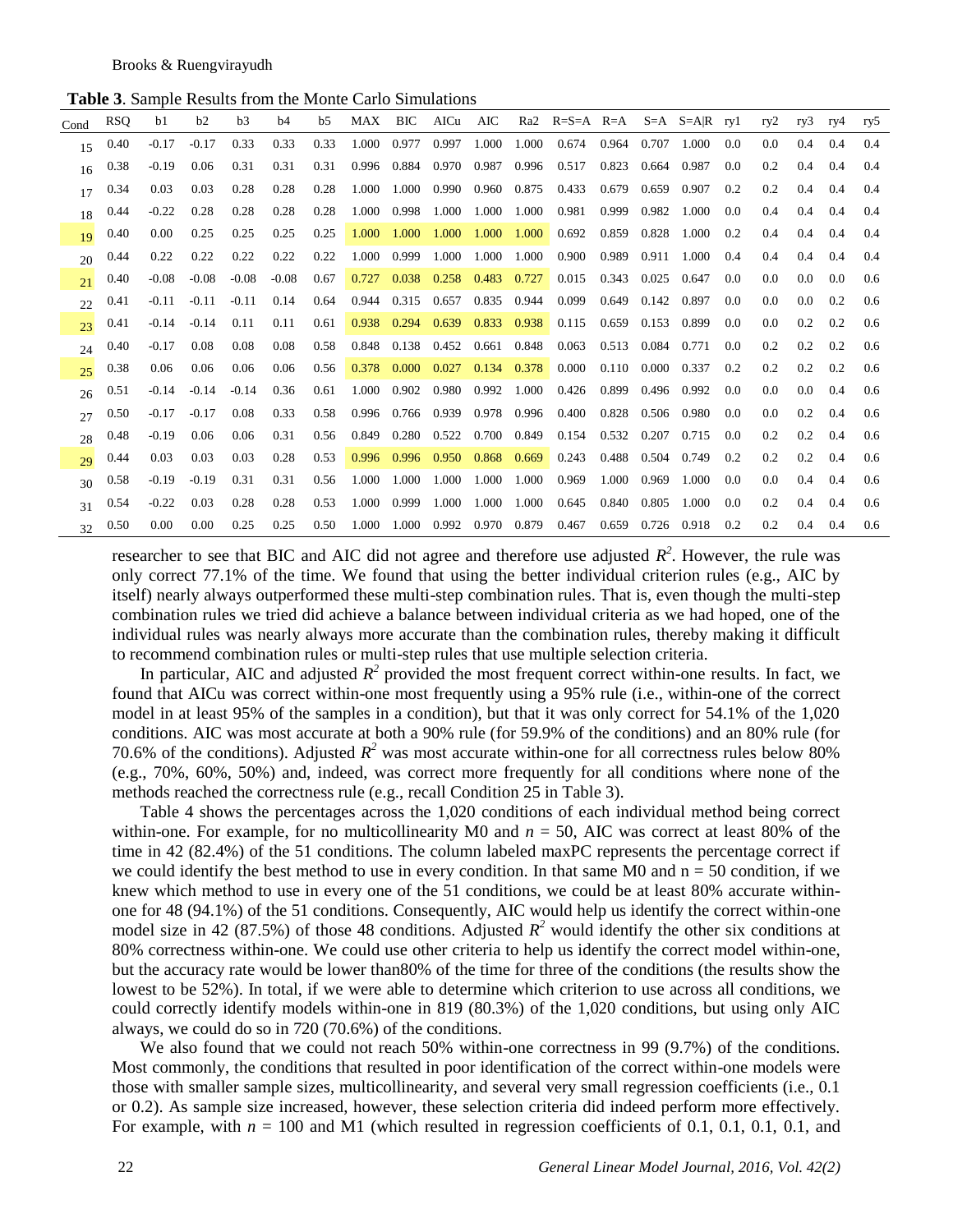0.6), AIC identified a correct model withinone in 4% of the samples; with  $n = 500$ , however, AIC identified a correct within-one model 37.1% of the time (adjusted  $R^2$ increased from 17.9% when  $n = 100$  to 65.5% when  $n = 500$ ).

The yellow highlights in Table 4 identify the most effective criteria within each cell (20 combinations of sample size and multicollinearity). The green highlights indicate the most effective criteria at the margins for either sample size (4 sample sizes) or multicollinearity (5 levels of multicollinearity). The blue highlights show the most effective across all 1,020 cell combinations. In recognition of the relatively small number of replications (i.e., 1,000), highlights show the most effective criterion as well as any other criterion within 3% of that most effective result.

Table 4 shows clearly that with any multicollinearity (recall that the multicollinearity we used in the study was relatively minimal), we cannot use these selection criteria to choose models even within-one very well when sample sizes are small. That is, when  $n = 50$  (which would generally be considered small for a multiple regression) and  $n = 100$  (which would often be considered acceptable for a multiple regression with five predictors), the criteria often more frequently than not did not reach 80% correctness within-one (i.e., most

| N     | MC             | maxPC | SBC80 | ICU80 | AIC80 | RA280 |
|-------|----------------|-------|-------|-------|-------|-------|
| 50    | 0              | .941  | .686  | .686  | .824  | .765  |
|       | 1              | .431  | .196  | .216  | .333  | .353  |
|       | $\overline{2}$ | .490  | .314  | .314  | .373  | .412  |
|       | 3              | .549  | .314  | .314  | .373  | .471  |
|       | 4              | .627  | .314  | .353  | .451  | .588  |
|       | Total          | .608  | .365  | .376  | .471  | .518  |
| 100   | 0              | 1.000 | .804  | .863  | .961  | .784  |
|       | 1              | .588  | .353  | .431  | .490  | .510  |
|       | $\overline{2}$ | .608  | .431  | .451  | .490  | .510  |
|       | 3              | .784  | .451  | .490  | .588  | .706  |
|       | 4              | .765  | .490  | .549  | .647  | .725  |
|       | Total          | .749  | .506  | .557  | .635  | .647  |
| 250   | 0              | 1.000 | 1.000 | 1.000 | 1.000 | .765  |
|       | 1              | .804  | .529  | .588  | .627  | .686  |
|       | $\overline{2}$ | .843  | .549  | .647  | .745  | .745  |
|       | 3              | .941  | .588  | .843  | .882  | .843  |
|       | 4              | .882  | .706  | .804  | .804  | .804  |
|       | Total          | .894  | .675  | .776  | .812  | .769  |
| 500   | 0              | 1.000 | 1.000 | 1.000 | 1.000 | .745  |
|       | 1              | .922  | .627  | .765  | .843  | .784  |
|       | $\overline{2}$ | .941  | .725  | .843  | .863  | .824  |
|       | 3              | .961  | .843  | .941  | .941  | .843  |
|       | 4              | .980  | .804  | .863  | .882  | .902  |
|       | Total          | .961  | .800  | .882  | .906  | .820  |
| Total | 0              | .985  | .873  | .887  | .946  | .765  |
|       | 1              | .686  | .426  | .500  | .574  | .583  |
|       | 2              | .721  | .505  | .564  | .618  | .623  |
|       | 3              | .809  | .549  | .647  | .696  | .716  |
|       | 4              | .814  | .578  | .642  | .696  | .755  |
|       | Total          | .803  | .586  | .648  | .706  | .688  |

**Table 4**. Percentages of 80% Within-One Correctness

in Conditions.

proportions with multicollinearity are below  $\overline{.5}$ . The adjusted  $R^2$  criterion was most useful when multicollinearity existed, but clearly was not the best choice with no multicollinearity, which was AIC. As multicollinearity increased slightly to M3 and M4 with smaller sample sizes, adjusted  $R^2$  became the clear choice. As sample sizes increased to  $n = 250$  and  $n = 500$  (both of which would be very large for most multiple regressions with five predictors), AIC becomes a relatively clear choice based on an 80% correct rule. Also recall that AIC was generally better across the same conditions with an 80% as well as 90% correctness within-one rule.

#### **Discussion**

Using the results presented above, we believe new rules can be developed based on sample size and multicollinearity. First, as a general principle, we need to seriously consider much larger sample sizes in multiple regression. We almost always have some collinearity among predictors in multiple regressions performed in social sciences. Second, if a sample has almost no multicollinearity (recall that M1 had *r* = .2 for all predictors), we would recommend AIC at all sample sizes (see Table 4). Third, if a sample is small (e.g.,  $n \le 100$ ) and has any multicollinearity, we recommend adjusted  $R^2$ . We added simulation for *n*  $= 150$  and  $n = 200$  to comparing several new rules across additional sample sizes based on this combination of criteria. We found that the rule "Use adjusted  $R^2$  when  $n \le 200$  and the largest VIF > 2, otherwise use AIC" increased the number of 80% correct within-one results by approximately 20 conditions better than the AIC results. This was the best of the several rules we tested.

We also learned that BIC performed very well with multiple non-zero population regression coefficients, but like other criteria suffered with small regression coefficients. Consequently, we are not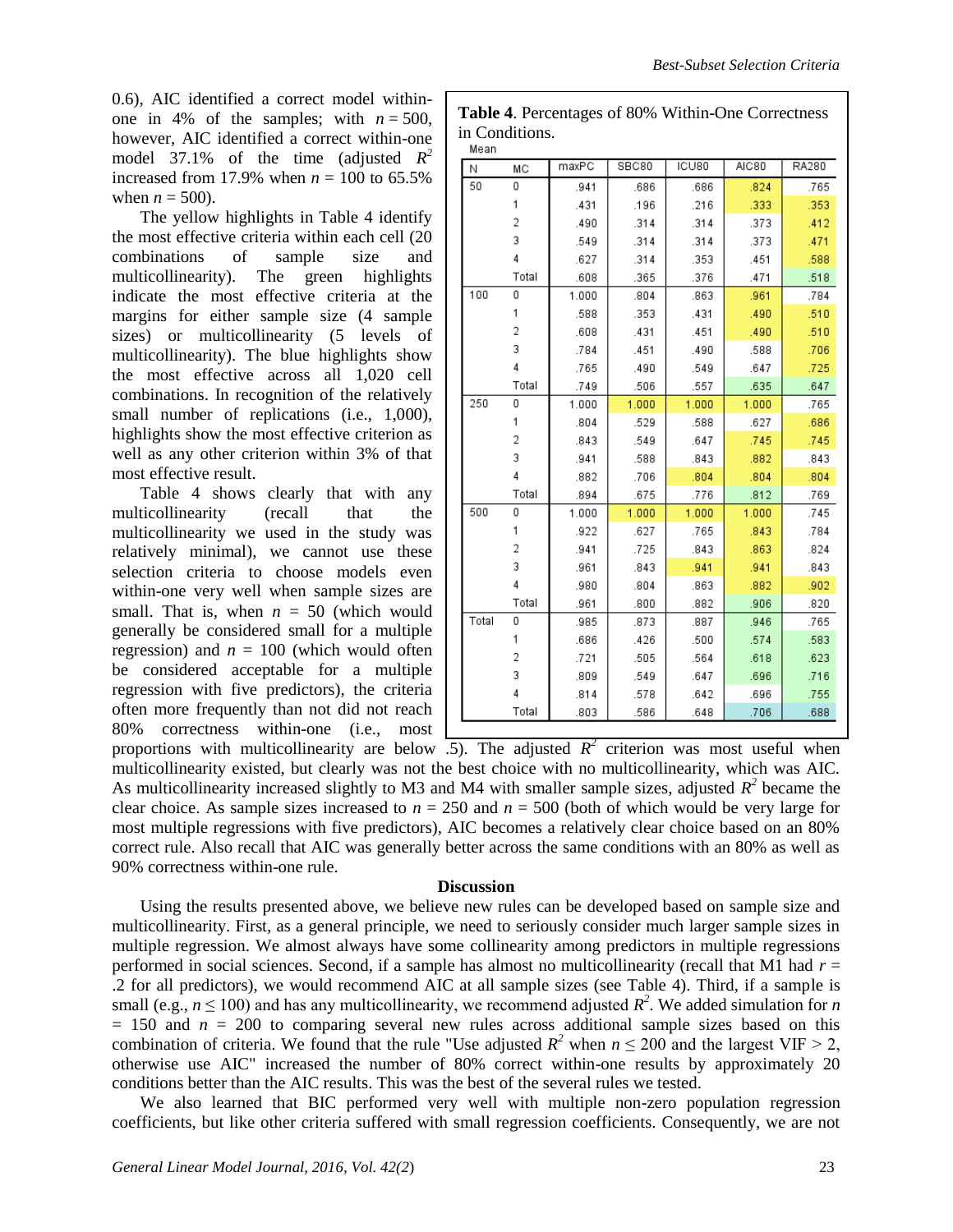certain at this time how to use this result in a sample-based rule, since even zero population coefficients are likely to be small and non-zero in samples.

Certainly, our study is limited by the multivariate normal data, number of predictors, and multicollinearity patterns we included. We used only five predictors in these simulations. However, we varied the correlations of the predictors with the dependent variables broadly. Additional study certainly must be done to examine these results with more predictors. There is a good chance that the within-one correctness will decrease as additional predictors are added, especially as multicollinearity increases and becomes more complicated. But the rules may continue to work equivalent to the relative effectiveness found here.

Our study is also limited by the definition of "correct" model we used. We were able to determine that there was little difference in within-one correctness effectiveness for the selection criteria when we used a correctness rule with rounding to the nearest hundredth instead of nearest tenth. However, using the correlation or true zero regression coefficients impacted within-one correctness (as well as exact correctness) of the criteria.

We often hope or think that statistical methods will just give us "the" answer. Rarely is it that easy, especially in exploratory research. The best alternative may sometimes be to obtain exploratory information from multiple statistical methods to make theoretically reasonable decisions about relationships based on empirical data obtained from samples. For example, identifying within-one models may help us discover and make sense of more complicated relationships among the predictors in relation to the outcomes that interest us. Finally, with variable selection methods just like all statistical methods, researchers using regression must remember the importance of testing assumptions, checking for influential cases, using sufficient sample size, and cross-validating results.

#### **References**

- Afifi, A. A., & Clark, V. (1990). *Computer-aided multivariate analysis* (2nd ed.). New York: Van Nostrand Reinhold.
- Amemiya, T. (1980). Selection of regressors. *International Economic Review, 21*, 331-354.
- Berk, K. N. (1978). Comparing subset regression procedures. *Technometrics, 20,* 1-6.
- Bozdogan, H. (1987). Model selection and Akaike's information criterion (AIC): The general theory and its analytical extensions. *Psychometrika, 52*, 345-370.
- Breiman, L. (1995). Better subset regression using the nonnegative garrote. *Technometrics, 37,* 373-384.
- Brooks, G. P., & Barcikowski, R. S. (2012). The PEAR method for sample sizes in multiple linear regression. *Multiple Linear Regression Viewpoints, 38*(2), 1-16.
- Browne, M. W. (1975). Predictive validity of a linear regression equation. *British Journal of Mathematical and Statistical Psychology, 28*, 79-87.
- Cohen, J., & Cohen, P. (1983). *Applied multiple regression/correlation analysis for the behavioral sciences* (2nd ed.). Hillsdale, NJ: Lawrence Erlbaum Associates.
- Copas, J. B. (1983). Regression, prediction and shrinkage. *Journal of the Royal Statistical Society Series B, 45,* 311-354.
- Darlington, R. B. (1968). Multiple regression in psychological research and practice. *Psychological Bulletin, 69*, 161-182.
- Derksen, S., & Keselman, H. J. (1992). Backward, forward and stepwise automated subset selection algorithms: Frequency of obtaining authentic and noise variables. *British Journal of Mathematical and Statistical Psychology, 45*(2), 265-282.
- Ezekiel, M. (1930). *Methods of correlational analysis*. New York: Wiley.
- Flack, V. F., & Chang, P. C. (1987). Frequency of selecting noise variables in subset regression analysis: A simulation study. *American Statistician, 41,* 84-86.
- Fox, J. (1991). *Regression diagnostics* (Sage University Paper series on Quantitative Applications in the Social Sciences, series no. 07-079). Thousand Oaks, CA: Sage.
- Gordon, R. A. (1968). Issues in multiple regression. *American Journal of Sociology, 73,* 592-616.
- Harrell, F. E. (2015). *Regression modeling strategies with applications to linear models, logistic and ordinal regression, and survival analysis* (2nd ed.). New York: Springer.